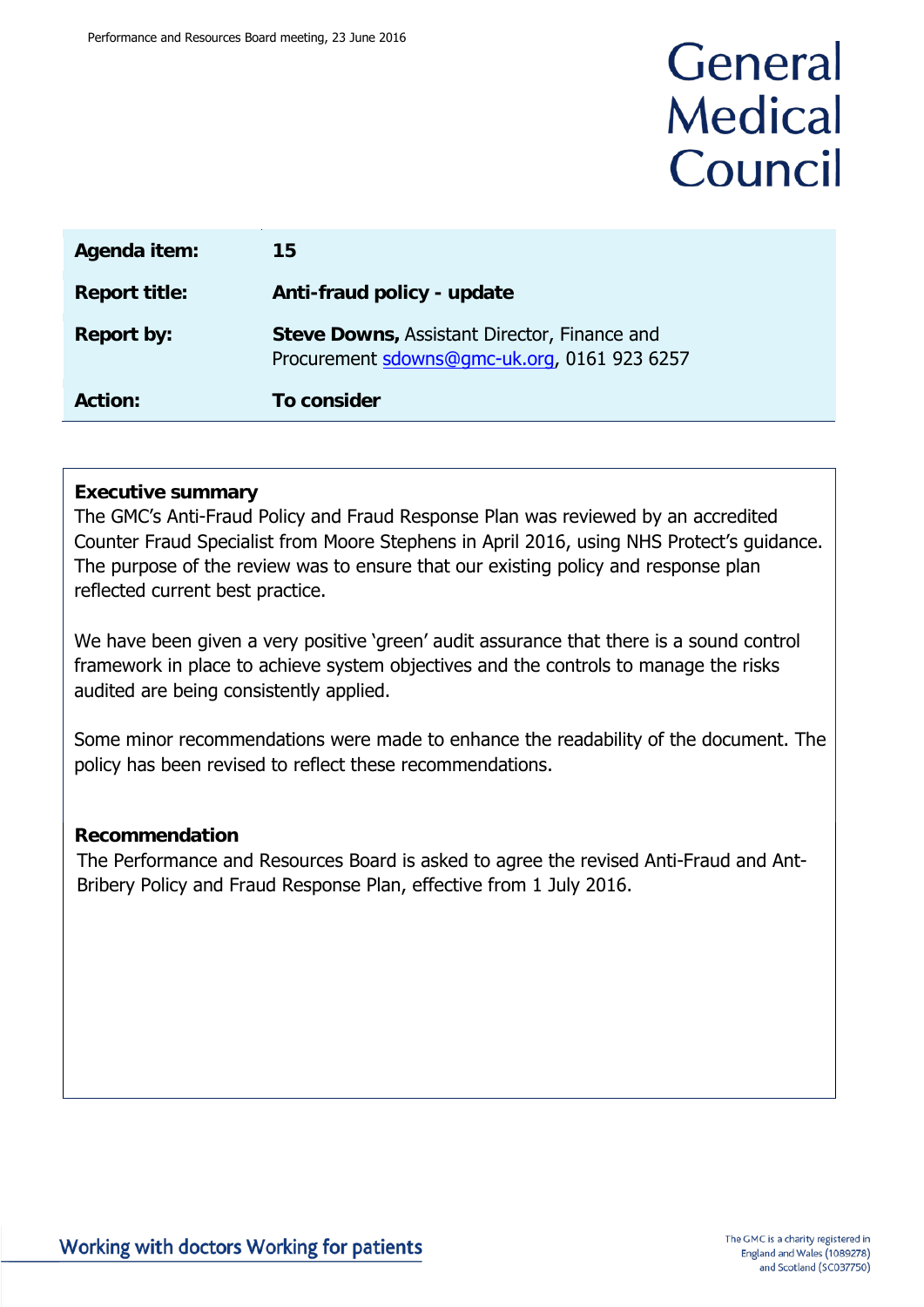#### **Background**

- **1** The GMC's anti-fraud policy and fraud response plan was reviewed by an accredited counter-fraud specialist from Moore Stephens, using NHS Protect's guidance. The planned audit approach was to:
	- **a** Review the GMC's anti-fraud policy and fraud response plan to determine whether they reflect current best practice.
	- **b** Propose actions to take to reduce the risk of fraud and the actions to take should a fraud be suspected.

#### **Positive findings**

- **2** The review highlighted that:
	- **a** The GMC's attitude to fraud, bribery and corruption is clear.
	- **b** There are clear links to other related policies, specifically: the Public Interest Disclosure Policy; Gifts and Hospitality Policy; Conflicts of Interest Policy and the Disciplinary Policy and Procedures.
	- **c** The Fraud Response Plan provides very clear guidance to staff, associates, member and third parties on how to report fraud, including alternative reporting channels should there be concerns about those individuals to whom such reports might normally be made.
	- **d** The Fraud Response Plan provides good examples of how fraud and bribery may occur within the GMC.
	- **e** The Policy makes reference to the charity 'Public Concern at Work'. This is best practice, as it allows those who have concerns, who are worried about repercussions, to report them without fear of reprisal.
	- **f** The guidance for managers on how to manage an allegation of fraud is robust and fit for purpose.

#### **Areas for improvement**

- **3** The main areas for improvement identified were:
	- **a** While the definitions of fraud and bribery were accurate, the policy would benefit from explaining the offences in lay terms.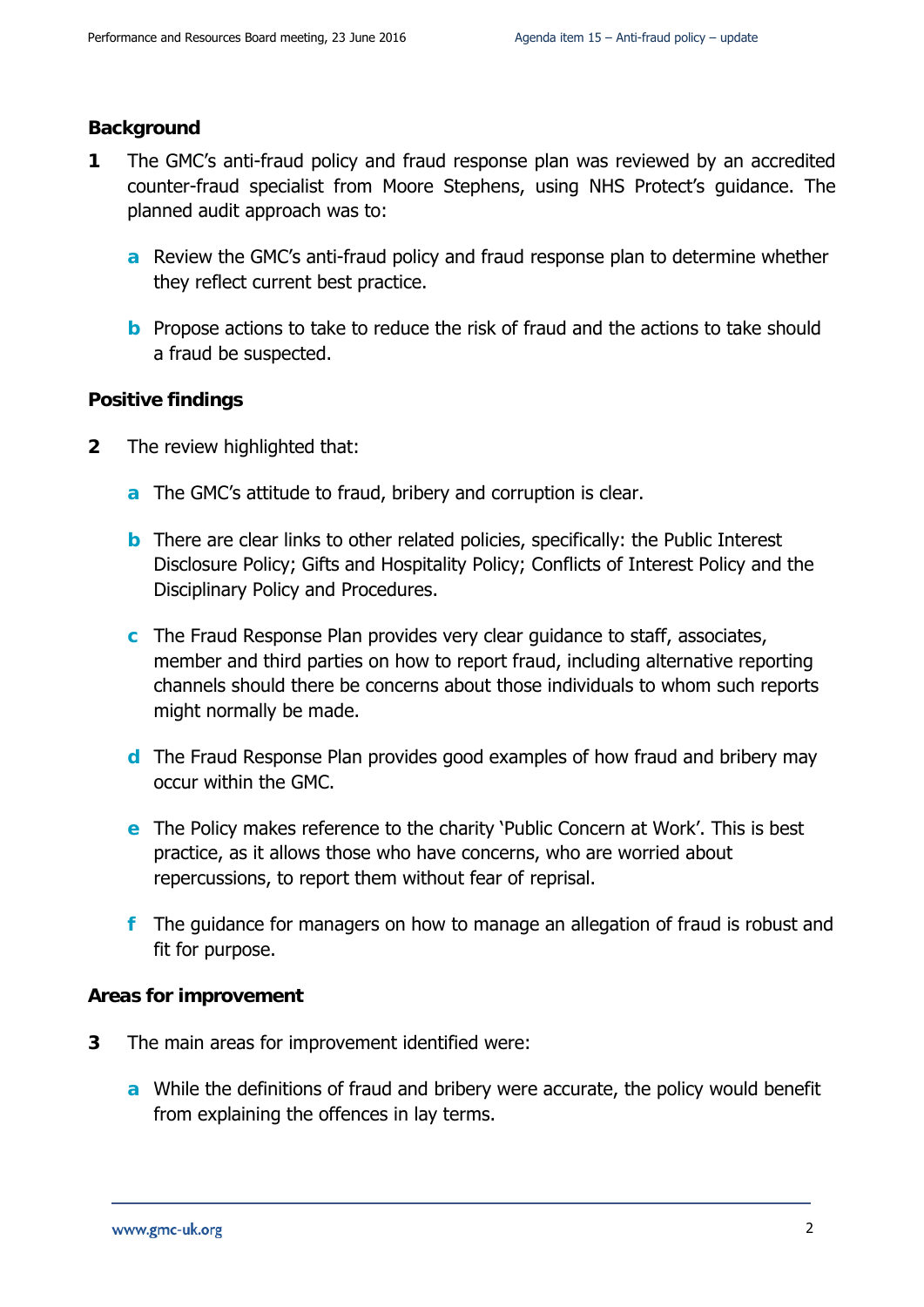- **b** The anti-fraud policy provided a high level of detail, which could detract from the basic principles of the policy.
- **c** The introduction of flowcharts would aid readability.
- **d** The information on how individuals should raise their concerns should be moved from the fraud response plan to the main body of the policy.
- **e** The fraud response plan could be made into a standalone policy targeted specifically to managers, rather than to all readers most of whom do not need to know in detail how an investigation is undertaken.
- **4** The revised policy (Annex A) and response plan (Annex B) reflect these comments.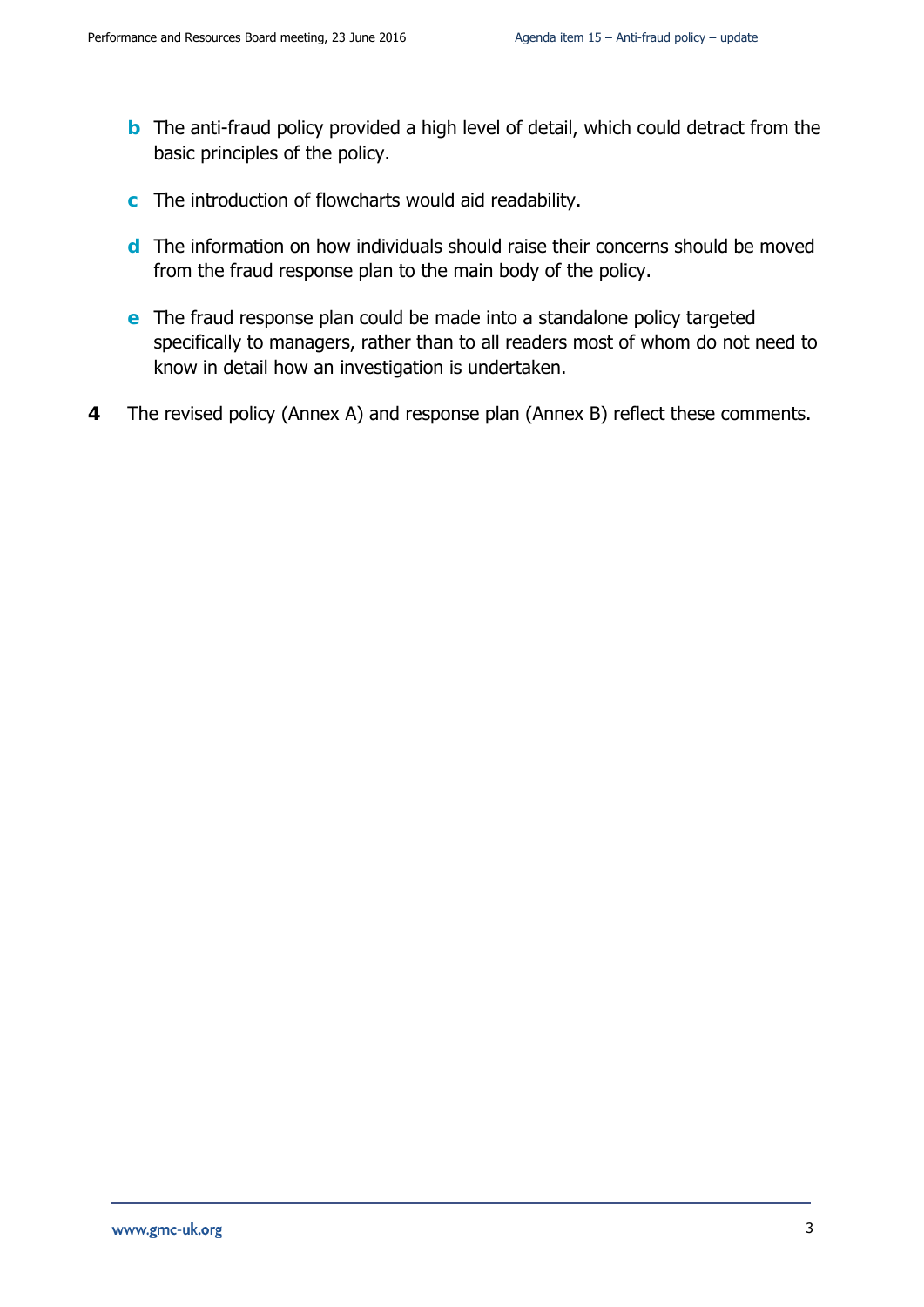#### **15 –Anti-fraud policy - update**

# General **Medical** Council

## **15 – Annex A**

## **Anti-fraud and anti-bribery policy**

#### **Introduction**

- **1** The General Medical Council (GMC) will not accept any level of fraud, bribery or corruption. We are committed to protecting our assets and are committed to promoting honesty and integrity in all of our activities. The GMC is determined to prevent, deter and detect all forms of fraud, bribery and corruption committed against it, whether by internal or external parties.
- **2** The GMC is committed to ensuring all of its business is conducted in an open, honest and fair manner. All members, associates, staff and third parties working on behalf of the GMC are expected to adopt the highest standards of propriety and accountability, and to play a key role in promoting an anti-fraud culture.
- **3** Where fraud is suspected, the GMC will take direct action. All cases will be thoroughly investigated and dealt with appropriately. The form of action taken will depend on the level and circumstances of the fraud discovered and may include disciplinary procedures, dismissal and/or criminal prosecution. The GMC will always seek to recover funds lost through fraud.
- **4** This policy applies to all members, associates and staff, whether permanent or temporary and third parties working on behalf of the GMC.
- **5** Registrants are obliged to follow our published guidance, Good Medical Practice (GMP), which includes a comprehensive section on probity. While this policy is applicable to doctors who fall into the categories described in paragraph 4, it does not vary their obligations under GMP.

#### **Definition of fraud**

**6** For the purposes of this policy, fraud is defined as the use of deception to deprive, disadvantage or cause loss to another person or party. This can include theft, the misuse of funds or other resources or more complicated crimes such as false accounting and the supply of false information.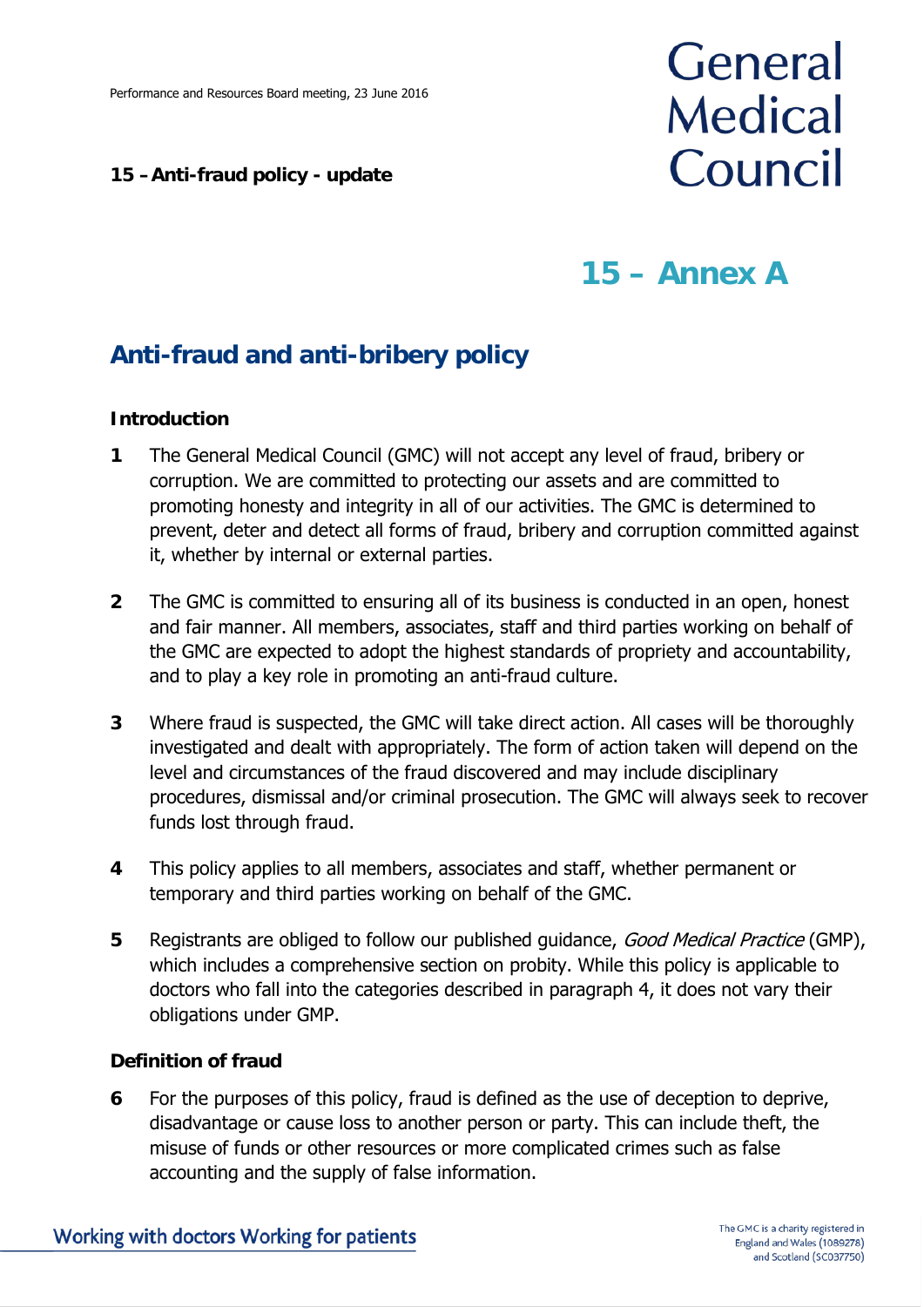- **7** The Fraud Act 2006 introduced three main offences. They are as follows:
	- fraud by false representation e.g. lying on a CV to obtain employment
	- **Fig.** fraud by abuse of position e.g. finance manager uses their position to siphon off funds
	- **Fig. 2.1** fraud by failing to disclose information e.g. not declaring an unspent criminal conviction in order to obtain employment.
- **8** Other examples of fraud that might occur at the GMC would include:
	- **Falsification of expense claims**
	- **theft of cash or other company assets or stock**
	- **Falsification of invoices for payment**
	- failure to account for monies or invoices paid
	- **Example 20** dealing inappropriately with Registrations or Fitness to Practise cases that involve friends, family members or a person with whom there is a close personal and/or professional interest
	- pretending to be a registered medical practitioner (which is covered within the Medical Act 1983 s39, fraud or error in relation to registration).
- **9** An individual who commits fraud will face disciplinary action, civil action and/or criminal prosecution. If found guilty of fraud in a criminal court, an individual may receive a custodial sentence of up to ten years. The individual may also be struck off if they are a member.

#### **Definition of bribery**

- **10** Bribery is a financial or other advantage that is intended to induce "improper performance" of a position of trust or a function that is expected to be performed impartially or in good faith. Bribery does not have to involve cash or an actual payment exchanging hands and can take many forms such as a gift (i.e. lavish treatment during a business trip or tickets to an event).
- **11** Bribery does not always result in a loss. The corrupt person may not benefit directly from their deeds; however, they may be unreasonably using their position to give some advantage to another.
- **12** The Bribery Act 2010 provides the four main offences:
	- **giving or offering a bribe**
	- **Example 2** receiving or requesting a bribe
	- **Example 1** bribing a foreign public official (also known as facilitation payments)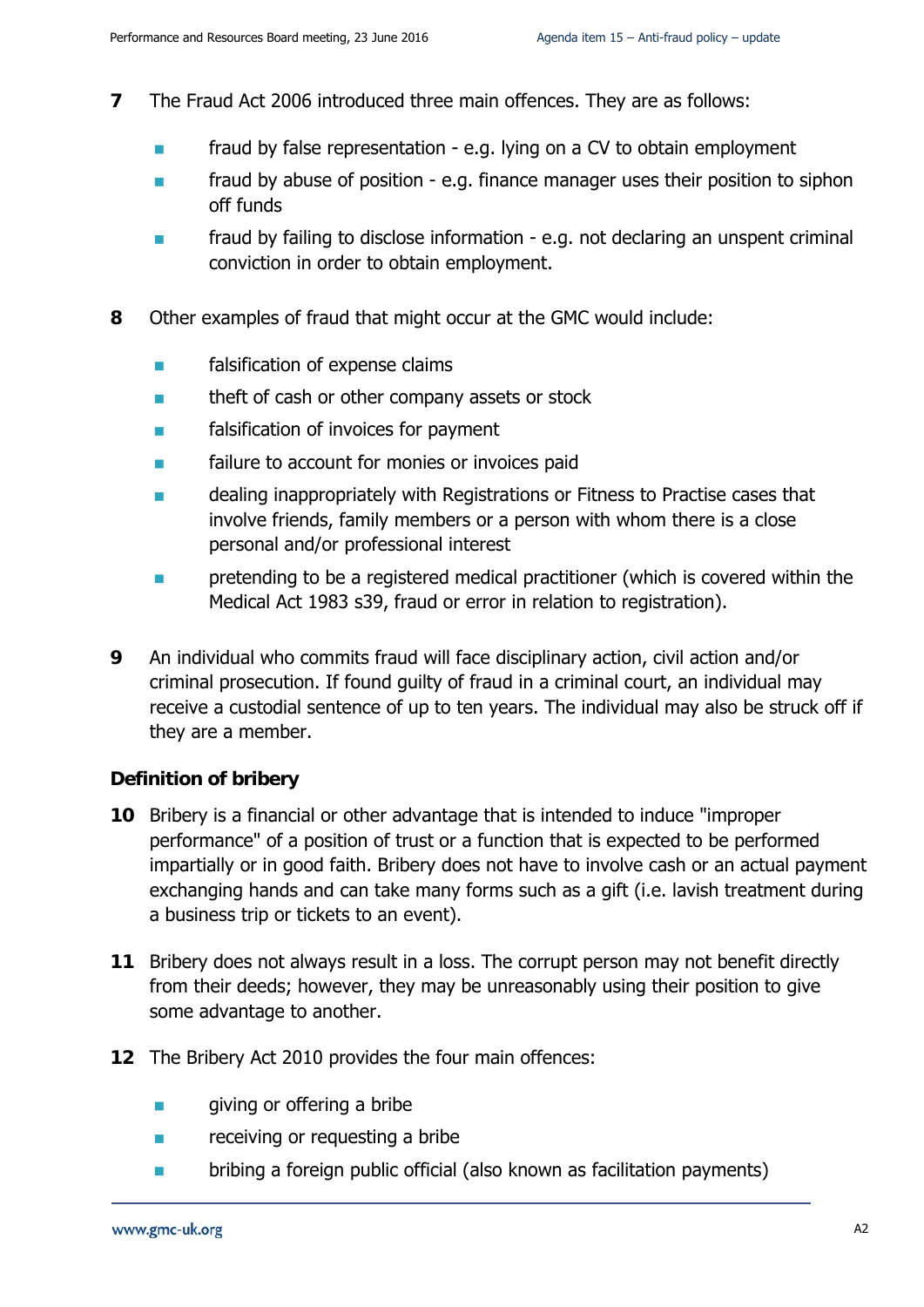- **number 1** negligently failing to prevent a bribe (corporate offence).
- **13** Under the Bribery Act, an offence has been committed even if no money or goods have been exchanged and a bribe has no minimum value.
- **14** It therefore falls to all staff to ensure that they comply with the GMC's policy on declaring gifts and hospitality offered to them in the course of their work.
- **15** Individuals who commit bribery against the GMC may face criminal prosecution, civil action, disciplinary action and/or striking off (if the individual is a member). If found guilty of bribery, the individual may receive a ten year custodial sentence and unlimited fines.

#### **Prevention of fraud**

- **16** The GMC operates within a framework of statutes, regulations, codes of conduct and systems and procedures, including Financial [Regulations,](http://livelink/edrms/llisapi.dll/open/48692898) [the Schedule of authority,](http://livelink/edrms/llisapi.dll/open/48690707) and the [policy for the procurement of goods and services.](http://s1prdll04/edrms/livelink.exe?func=doc.Fetch&nodeid%3D52768960) These are designed, in part, to prevent fraud and corruption and to enhance accountability. We require all members, associates, staff and third parties working on our behalf to act in accordance with this framework.
- **17** The GMC has systems and procedures that incorporate robust internal controls designed to minimise the risk of fraud occurring. Managers are required to identify the risks to which systems are exposed (including the risk of fraud), to develop and maintain controls to mitigate and manage the risks and to ensure that such controls are properly complied with. The Corporate Risk Register identifies the risk of fraud, together with the mitigating actions in place to minimise the risk of fraud occurring. The Internal Audit service reviews the adequacy and effectiveness of internal controls, as part of their annual audit programme, to provide assurance to managers and the Audit and Risk Committee.
- **18** Key fraud and bribery prevention measures are:
	- recruitment screening
	- **Seven Principles of Public Life 'Nolan Principles'**
	- **Example 3** Gifts and hospitality policy
	- **Example 2** Conflicts of Interest Policy
	- **Policy for the procurement of goods and services**
	- **No. 3. Example 12 [Whistleblowing policy](http://s1prdll04/edrms/livelink.exe?func=doc.Fetch&nodeid%3D56231591) (Public Interest Disclosure)**

#### **Reporting fraud**

**19** The GMC encourages and expects members, associates, staff and third parties working on our behalf to report incidents of suspected fraud, bribery and corruption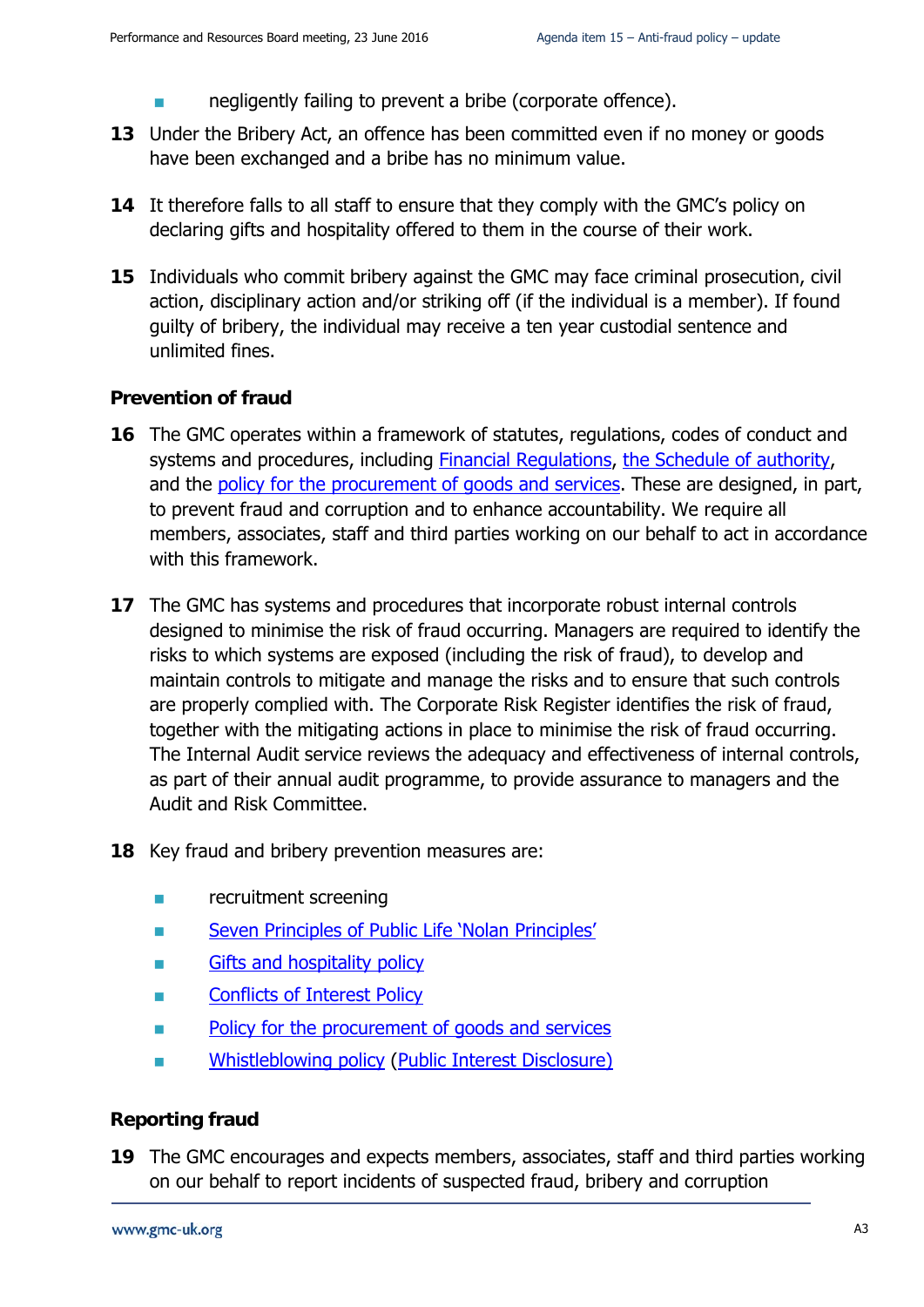immediately. Any delay in reporting suspected fraud, bribery and corruption may result in further losses. Please refer to **[Annex 2](#page-9-0)** for further details and guidance on how to report suspected fraud, bribery and corruption.

- **20** In the first instance, staff should normally raise the concern with their line manager. If the concern relates to a line manager, then staff should raise it with a director and if it relates to a director, the concern should be raised with the Chief Executive. If the issue concerns the Chief Executive, the concern should be raised with the Chair of Council and if it relates to the Chair of Council the concern should be raised with the Chairs of the Audit and Risk and Remuneration committees.
- **21** Where staff have a difficulty in approaching their own manager, because there is a concern that either management are involved or may not take the matter seriously, they can contact the Head of Consultancy and Review or the Assistant Director, Finance and Procurement, or refer to the Whistleblowing policy or the NHS Protect [Report Fraud](https://www.reportnhsfraud.nhs.uk/) webpage.

#### **Members and associates reporting fraud**

- **22** Members and associates are encouraged and expected to raise any concerns and should normally report any concerns to the Chair of Council, Chief Executive, Chief Operating Officer or a director.
- **23** If the issue concerns the Chief Executive or another member, the concern should be raised with the Chair of Council or with the Chairs of the Audit and Risk and Remuneration Committees if it concerns the Chair of Council.

#### **Third parties reporting fraud**

- **24** Third parties, including the general public, can report concerns through the GMC corporate complaints procedure or the GMC Contact Centre. They can also report concerns direct to GMC members or staff, who will escalate the concern in line with the Anti-Fraud policy.
- **25** In the event that a person feels unable to raise their concerns direct with the GMC, they may contact the GMC's external auditor, whose name and address can be found in the GMC's published accounts.
- **26** Anyone concerned about a wrongdoing that threatens the public interest can seek free, confidential legal help from the charity 'Public [Concern at Work'.](http://www.pcaw.co.uk/) They operate a helpline on 0207 404 6609, and can be emailed at [helpline@pcaw.co.uk.](mailto:helpline@pcaw.co.uk)

#### **Investigating allegations of fraud**

**27** The GMC's Fraud Response plan provides guidance to managers on the action to be taken should they receive an allegation of fraud, bribery or corruption. In normal cases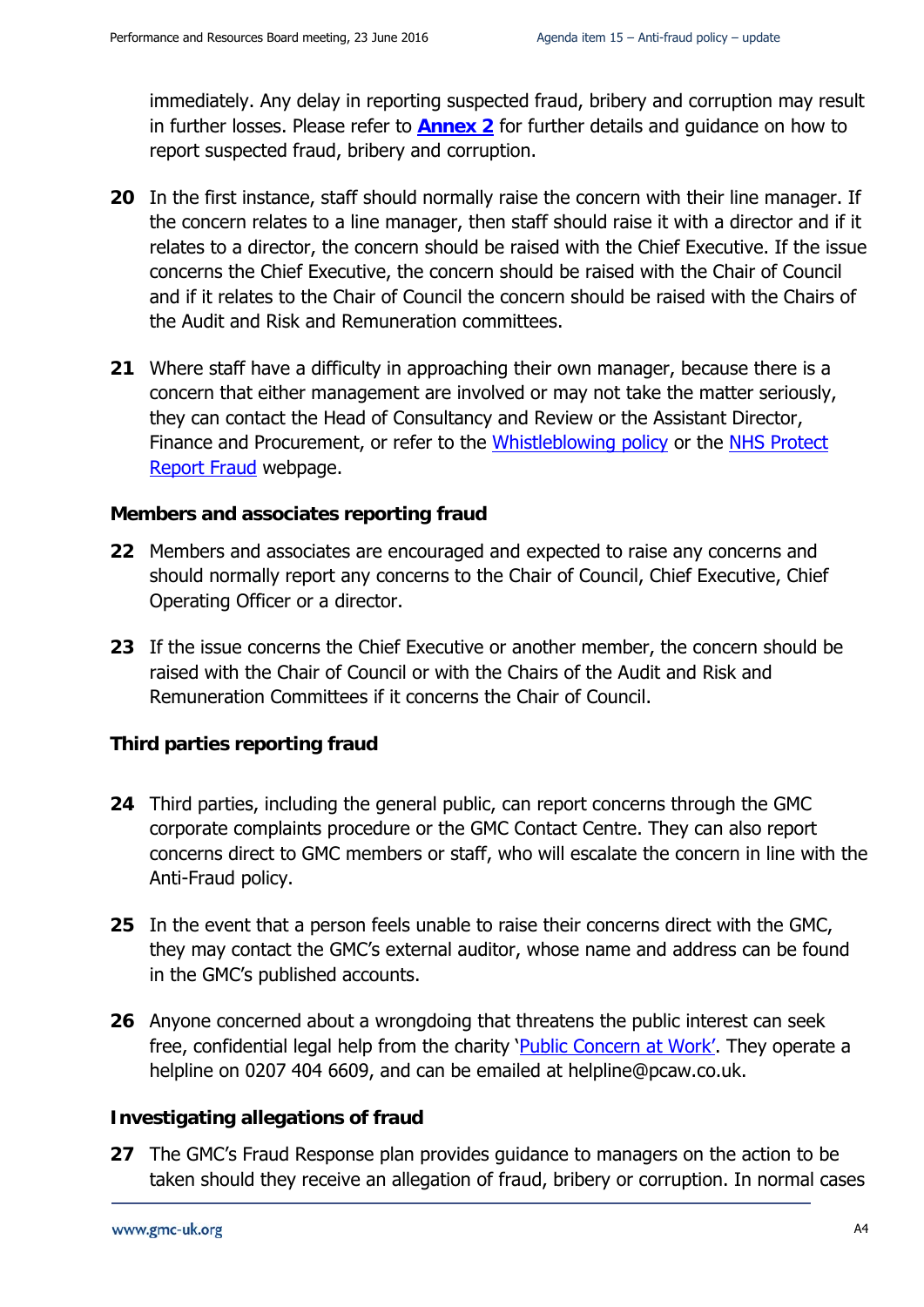it will be the relevant director, in conjunction with the Director of Resources and Quality Assurance, who will arrange for an investigation to be undertaken. Matters of a criminal nature will be reported to the Police. We will also notify other relevant agencies, such as employers and the NHS Protect, as appropriate.

#### **Training**

- **28** The GMC recognises that the success of this anti-fraud and anti-bribery policy depends, to a large extent, on all members, associates, staff and third parties working on our behalf being aware of the GMC's approach to fraud, bribery and corruption.
- **29** Details of our Anti-Fraud and Anti-Bribery policy and Fraud Response plan are published on the intranet. In addition, mandatory fraud training will be provided to all staff within six months of commencing employment with the GMC.

#### **Monitoring fraud**

- **30** The Audit and Risk Committee is responsible for reviewing the arrangements in place by which staff may raise concerns about possible improprieties. As part of this, the Audit and Risk Committee will approve the Anti-Fraud and Anti-Bribery policy and Fraud Response plan.
- **31** Any action taken by the GMC in connection with suspected fraud, bribery or corruption will be reported to the Audit and Risk Committee.

#### **Supporting policies**

- <span id="page-7-0"></span>**32** The Anti-Fraud and Anti-Bribery policy is supported by the following policies and procedures.
	- [Whistleblowing policy](http://s1prdll04/edrms/livelink.exe?func=doc.Fetch&nodeid%3D56231591) (Public Interest Disclosure)
	- [Gifts and hospitality policy](http://s1prdll04/edrms/livelink.exe?func=doc.Fetch&nodeid%3D63782198)
	- [Conflicts of Interest policy](http://s1prdll04/edrms/livelink.exe?func=doc.Fetch&nodeid%3D45182052)
	- [Disciplinary](http://livelink/edrms/llisapi.dll/open/51502261) policy and procedures
	- **Fraud Response plan**
	- [Financial Regulations](http://livelink/edrms/llisapi.dll/open/48692898)
	- [Procurement policy](http://livelink/edrms/llisapi.dll/open/52768960)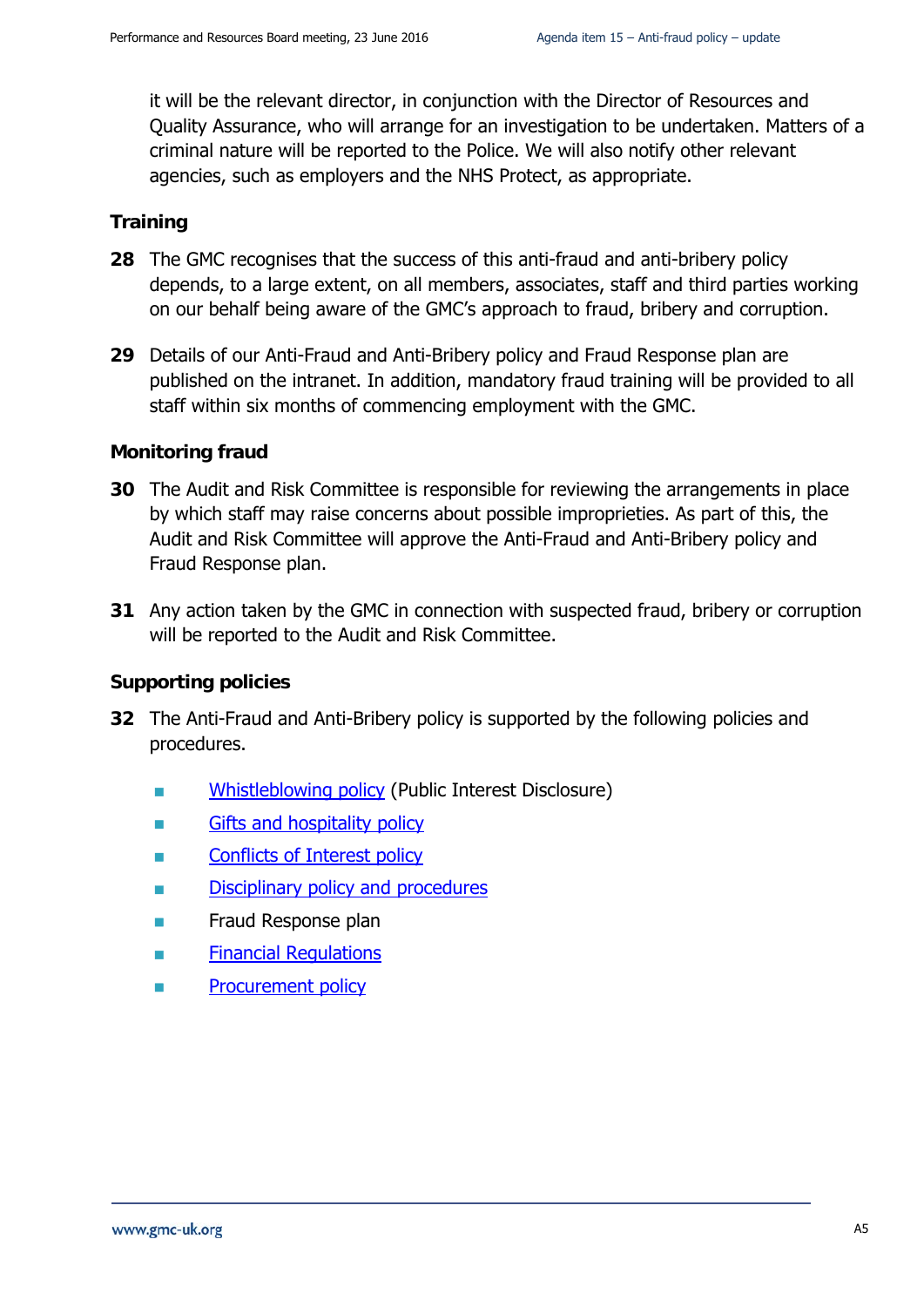### **Annex 1**

#### **Seven Principles of Public Life**

Underpinning the anti-fraud culture are the Seven Principles of Standards in Public Life. They were first set out by Lord Nolan in 1995.

The principles apply equally to members, associates, staff and third parties working on our behalf and are:

**Selflessness** - holders of public office should take decisions solely in terms of the public interest. They should not do so to gain financial or other material benefits for themselves, their families or friends.

**Integrity** – holders of public office should not place themselves under any financial or other obligation to outside individuals or organisations that might influence them in their official duties.

**Objectivity** – in carrying out public business, including making public appointments, awarding contracts, or recommending individuals for rewards or benefits, holders of public office should make choices on merit.

**Accountability** – holders of public office are accountable for their decisions and actions to the public and must submit themselves to whatever public scrutiny is appropriate to their role.

**Openness** – holders of public office should be as open as possible about all the decisions and actions they take. They should give clear reasons for their decisions and restrict information only when the wider public interest (or legislation) demands.

**Honesty** – holders of public office have a duty to declare any private interests relating to their public duties and to take steps to resolve any conflicts arising in a way that protects the public interest.

Leadership – holders of public office should promote and support these principles by leadership and example.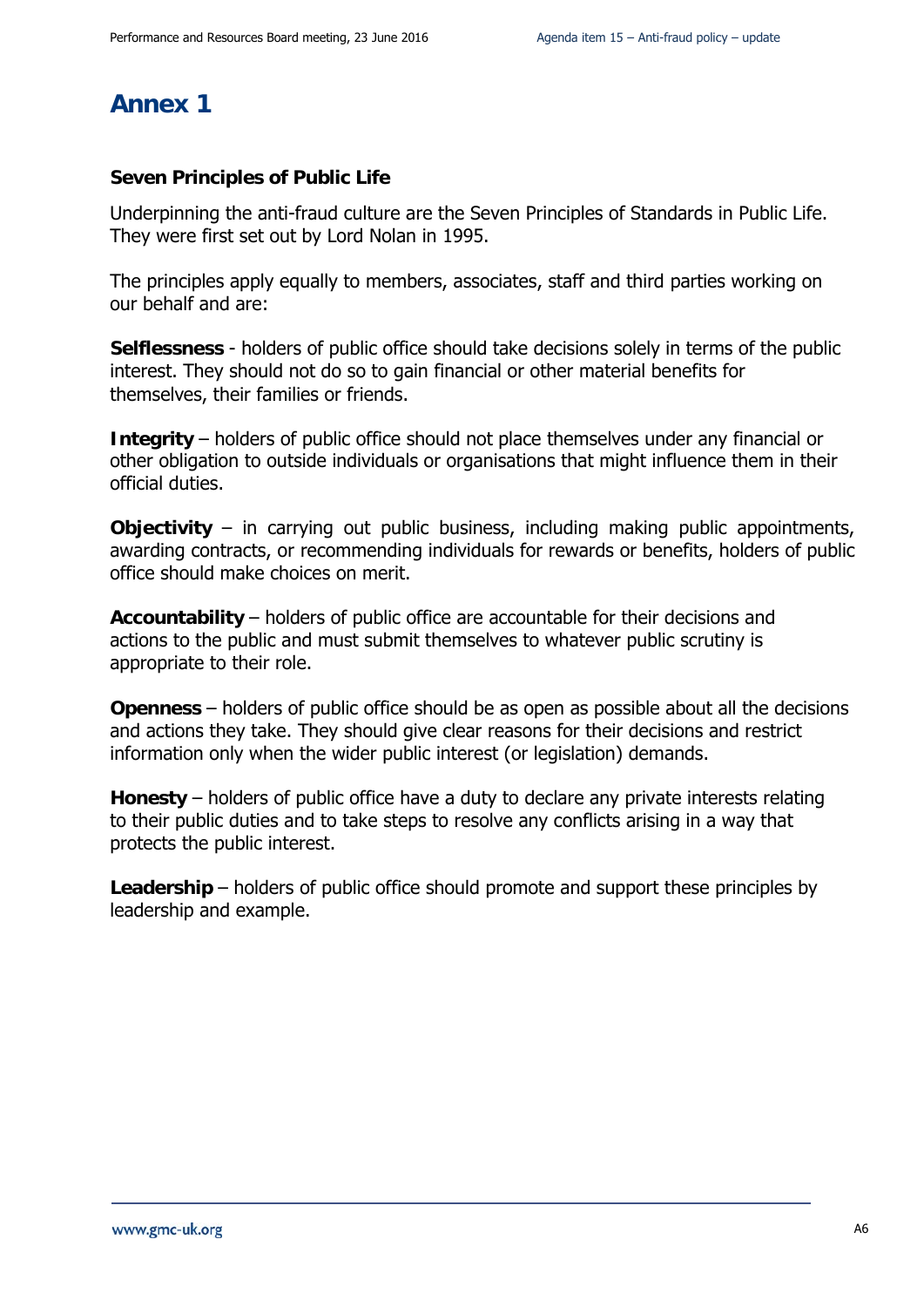### <span id="page-9-0"></span>**Annex 2**

#### **Reporting fraud process map and guidance**

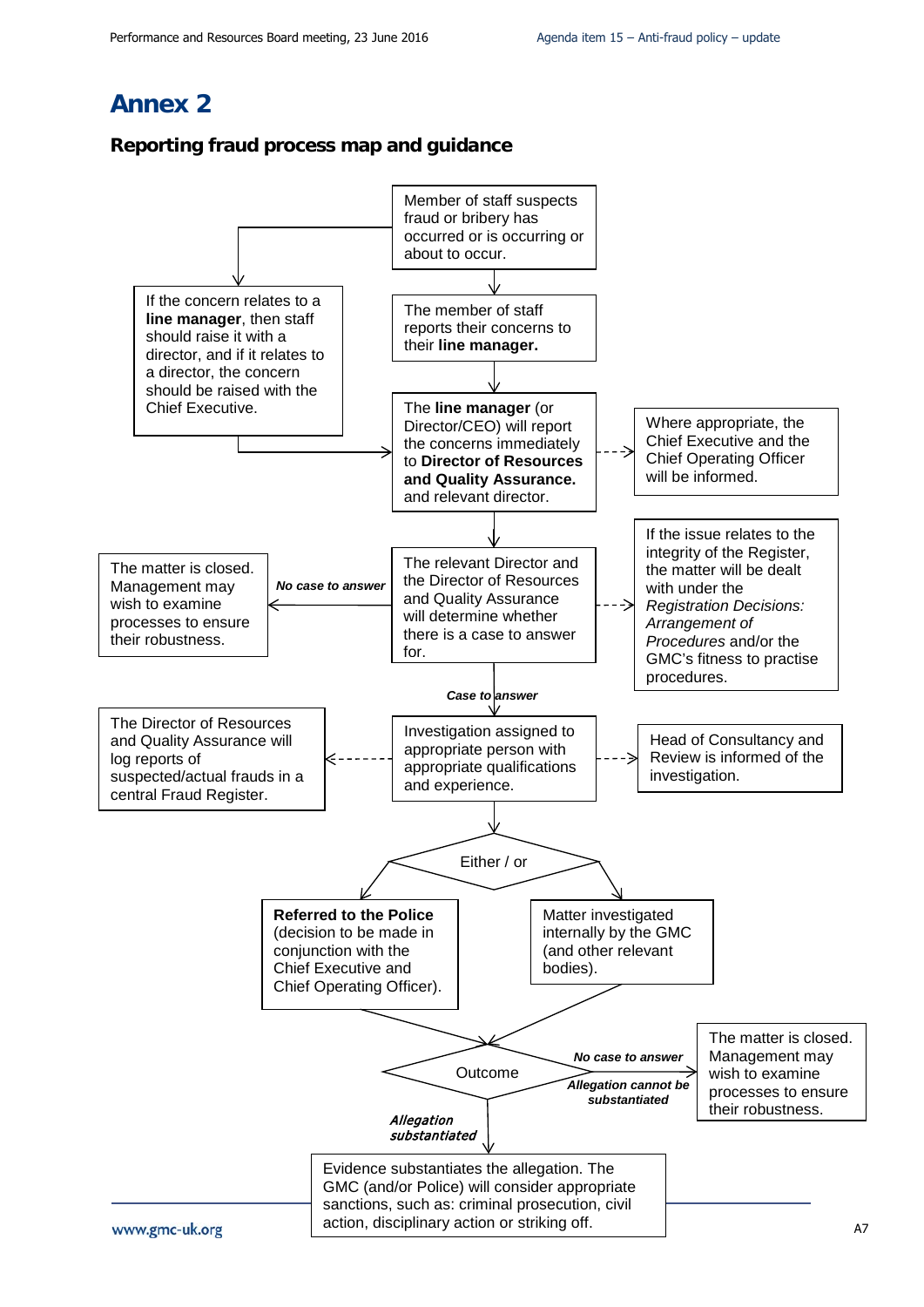#### **The following is guidance for individuals who suspect bribery and corruption.**

#### **Do:**

- Stay calm remember you are a witness not a complainant.
- Write down your concerns immediately make a note of all relevant details such as what was said in 'phone or other conversations, the date, the time and the names of anyone involved.
- Do report your concerns as soon as possible as any delay may cause the GMC to suffer further financial loss. We encourage you to raise your concerns - the Public Interest Disclosure Act 1998 protects employees who have reasonable concerns. You will not suffer discrimination or victimisation by following the correct procedures.

#### **Don't:**

- Do not investigate the matter yourself. Attempting to gather evidence yourself (unless it is about to be destroyed) may result in it becoming inadmissible and prejudice any criminal investigation. The gathering of evidence must be done in line with legal requirements in order for it to be admissible in court.
- Do not approach the person involved (this may lead to him/her destroying evidence).
- Do not discuss your suspicions with anyone other than those persons referred to above unless specifically asked to do so by them. Confronting the suspect or conveying concerns, to anyone other than those authorised, could alert the suspect or lead to an innocent person being unjustly accused.
- Do not use the process to pursue a personal grievance.

#### **Remember:**

- You may be mistaken or there may be an innocent or good explanation  $$ this will come out in the investigation.
- The process may be complex and protracted. Investigations are carried out in confidence on a need to know basis. You will be updated as and when it is appropriate to do so; do not be alarmed if you have not heard anything from the investigators.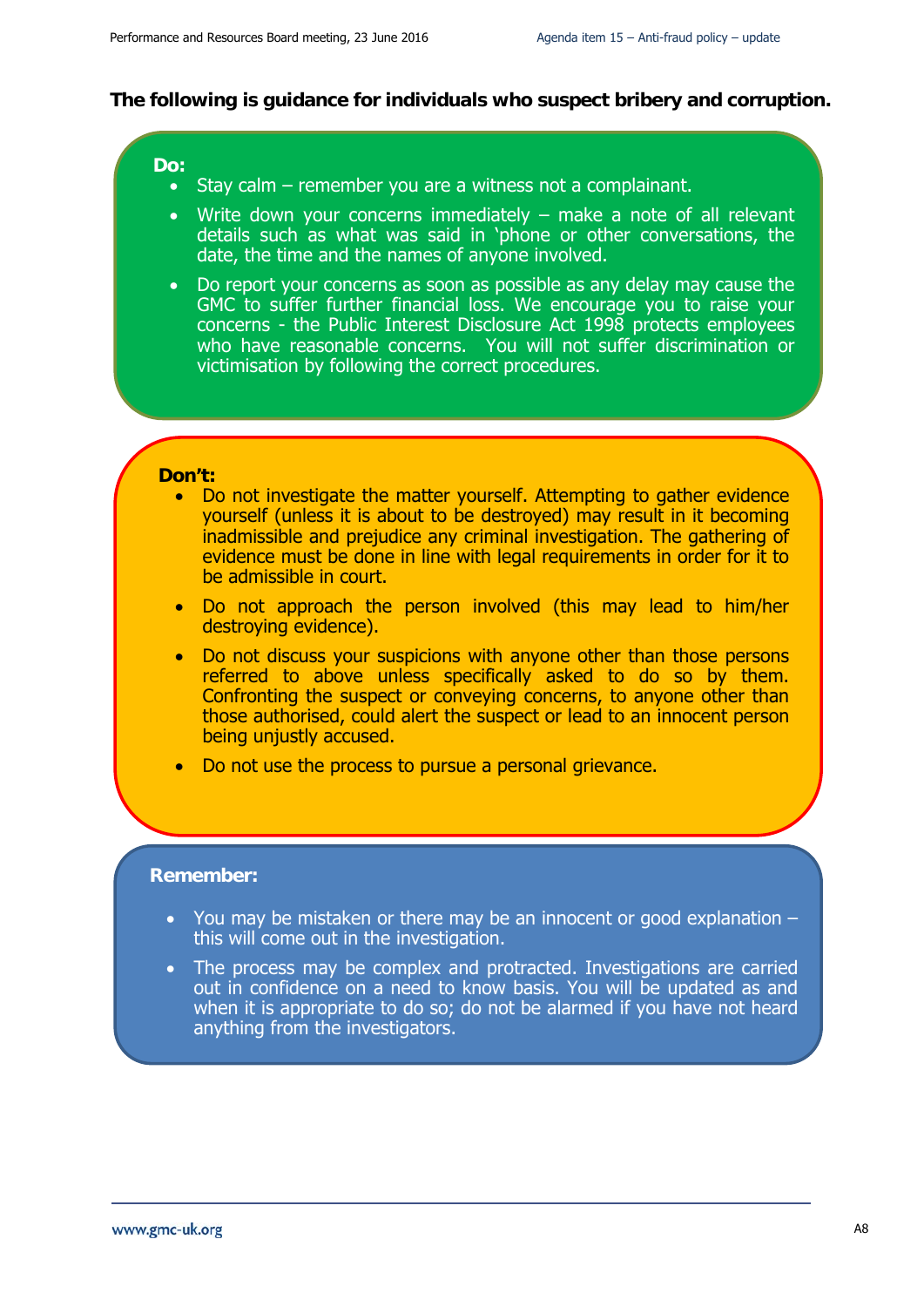#### **15 –Anti-fraud policy – update**

# General **Medical** Council

## **15 – Annex B**

## **Fraud response plan**

#### **Introduction**

**1** In line with the GMC's commitment to its opposition to fraud, bribery and corruption, this Fraud response plan is intended to provide a framework to follow in responding to allegations of fraud, bribery or corruption. It provides information that allows evidence to be gathered and collated in a way which facilitates informed initial decisions, while ensuring that evidence gathered will be admissible in any future criminal or civil actions.

#### **What staff should do if they suspect fraud**

- **2** Staff are encouraged and, indeed, expected to raise any concern that they may have, without fear of recrimination ('whistle-blowing'). To facilitate this, the GMC has a [Whistleblowing policy.](http://s1prdll04/edrms/livelink.exe?func=doc.Fetch&nodeid%3D56231591) Any concerns raised will be treated in the strictest confidence and will be properly investigated.
- **3** Staff are often the first to spot possible cases of fraud or corruption at an early stage. Staff should not try to carry out an investigation themselves. This may damage any subsequent enquiry. Please refer to the Anti-Fraud and Anti-Bribery policy for further details and guidance on how to report suspected fraud, bribery and corruption. See [Annex 1](#page-14-0) for reporting fraud process.

#### **What a manager should do when a suspicion is reported to them**

- **4** Any manager who has received information about a suspected fraud or a suspicion of corruption must report it immediately to the Director of Resources and Quality Assurance and relevant director who will, where appropriate, ensure that the Chief Executive and Chief Operating Officer are informed.
- **5** The relevant director, in conjunction with the Director of Resources and Quality Assurance, should satisfy themselves that there are reasonable grounds for the suspicion and arrange for an investigation to be undertaken. The investigation should be assigned to a person with appropriate experience or qualifications. At this point the Head of Consultancy and Review should be notified of the investigation. Any decision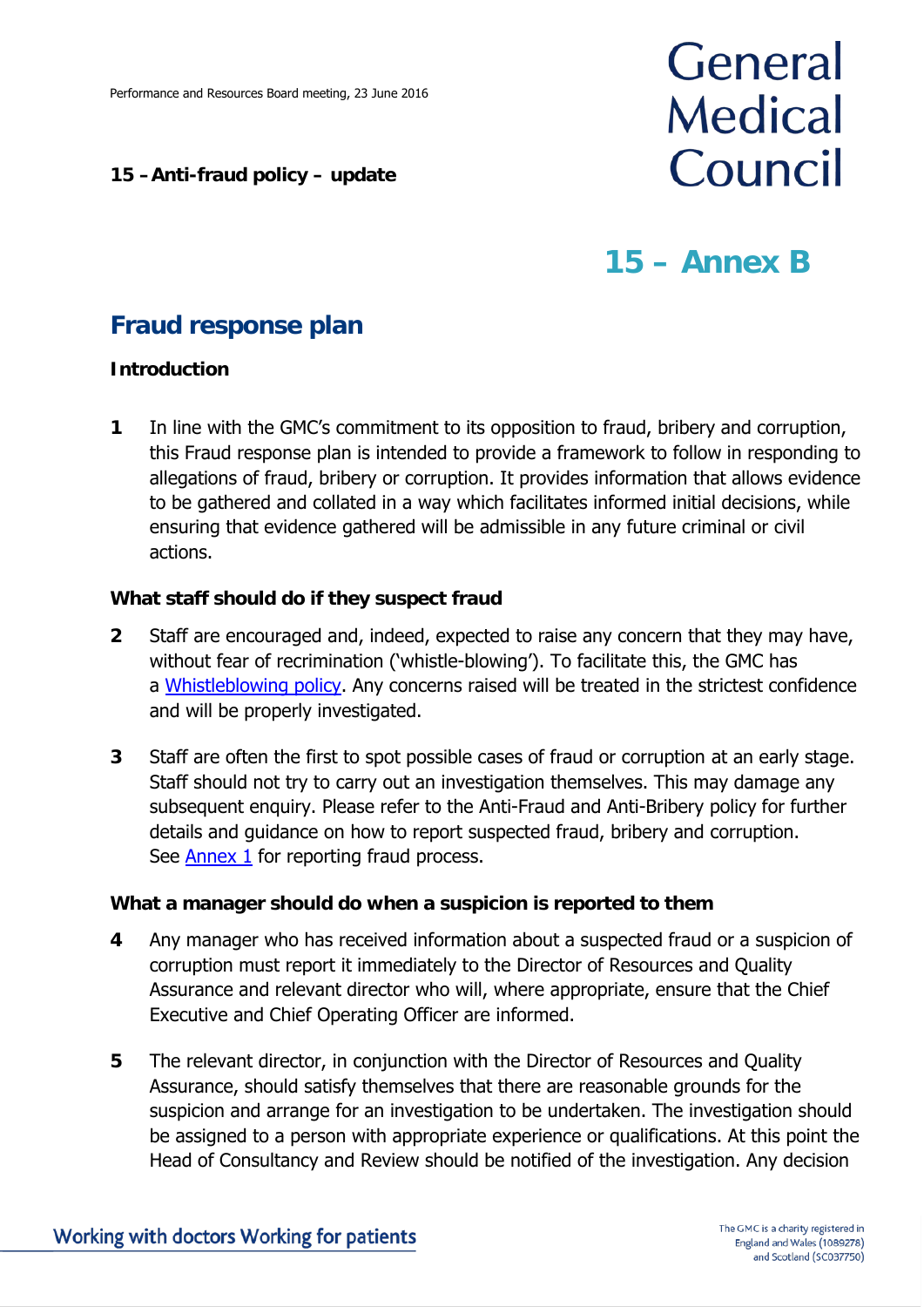to refer the matter to the Police will be made in consultation with the Chief Executive and Chief Operating Officer.

- **6** If the disclosure relates to the integrity of the Register, the matter should be reported to the Director of Resources and Quality Assurance to be dealt with under the Registration Decisions: Arrangement of Procedures and/or the GMC's fitness to practise procedures.
- **7** The Director of Resources and Quality Assurance will log reports of suspected/actual frauds in a [central Fraud Register.](http://livelink/edrms/llisapi.dll/open/59319944)
- **8** Management should take immediate action to prevent further loss, and should take steps to safeguard any evidence.
- **9** The investigating officer should securely retain any relevant documentation in its original format - it should not be written on or altered in any way. Preserving documents in plastic wallets is recommended. Other items or equipment relevant to the investigation must be safeguarded without any alteration to their original condition, for example, personal computers and any records thereon.
- **10** The final outcome of an investigation could result in a court appearance. It is therefore important that the investigation can withstand the rigours of cross- examination. Evidence is crucial and the investigating officer should preserve evidence in a legally admissible form.
- **11** A detailed record of the investigation should be maintained. This should include a chronological file recording details of telephone conversations, discussions, meetings and interviews, details of documents reviewed and details of any tests and analyses undertaken.
- **12** All interviews should be conducted in a fair and proper manner. Where there is the possibility of criminal prosecution, advice should be sought from the police to ensure that the requirements of the Police and Criminal Evidence Act (PACE) are met. The investigating officer should seek advice from the Assistant Director, HR before undertaking any interviews.
- **13** The Director of Resources and Quality Assurance will provide advice on the action needed to secure any cash and evidence, and will advise on disciplinary procedures, particularly where it may be necessary to suspend staff.
- **14** No information should be divulged to anyone other than the small group of senior managers who are directly involved in managing the investigation.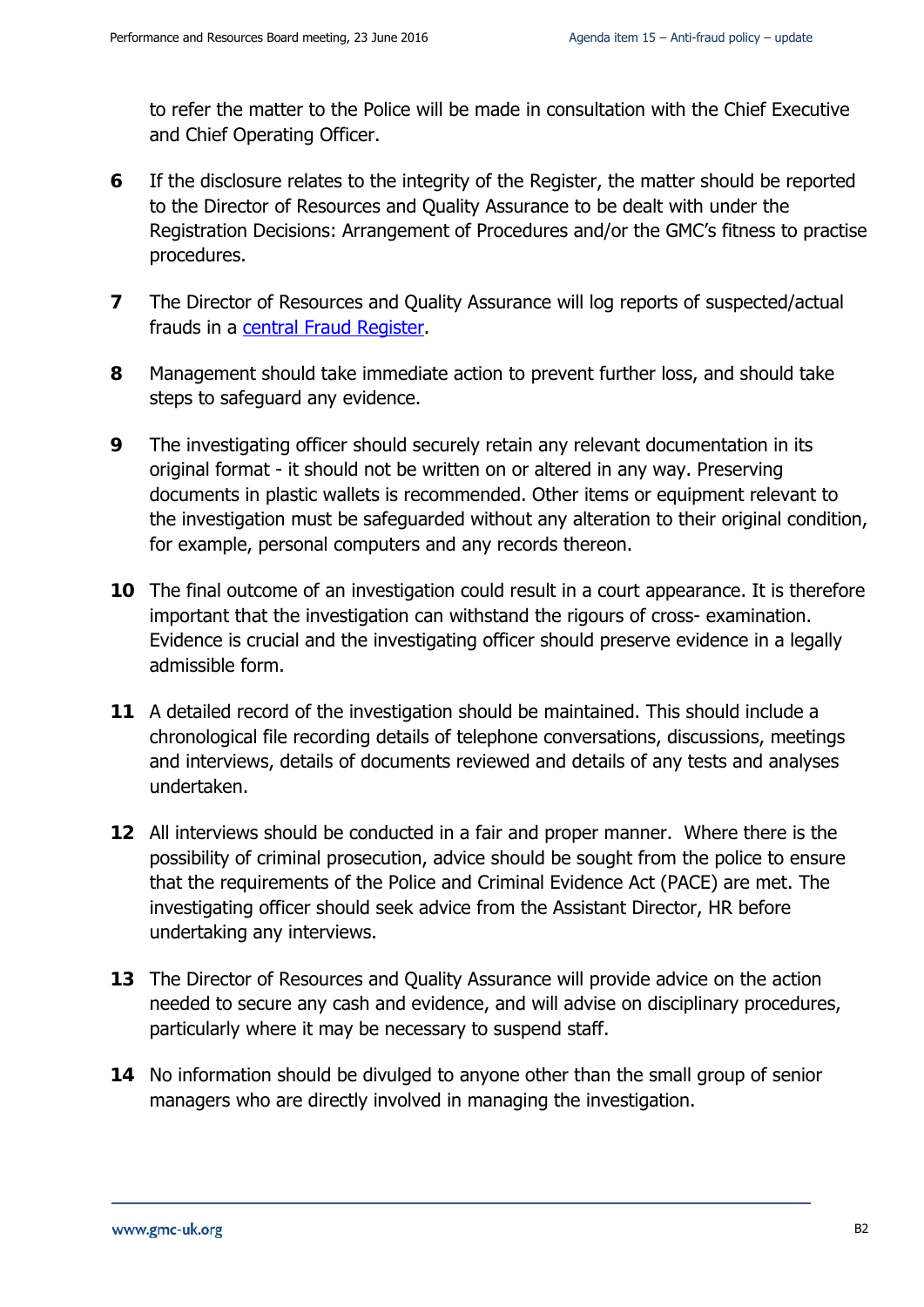- **15** No information should be divulged to the press or media. Responsibility for divulging information to the media will be taken by the relevant director, in consultation with the Chief Executive and Chief Operating Officer, through the GMC's media team.
- **16** The Head of Consultancy and Review, the Assistant Director, Finance & Procurement and the Assistant Director, HR are available to offer advice and guidance as necessary.

#### **Providing feedback on fraud investigations**

- **17** Within ten working days of a concern being raised, the relevant director or investigating officer will contact the person who raised the concern, to indicate how the matter will be dealt with.
- **18** The GMC recognises that those people who report suspected fraud or corruption need to be assured that the matter has been properly addressed. Therefore, subject to legal constraints, they will receive information about the outcome of any investigation, including action taken to improve controls, and so mitigate the threat of future fraud.
- **19** The Head of Consultancy and Review will distribute details of lessons learned from the fraud investigation, where there may be implications for the organisation as a whole.

#### **Internal Audit**

**20** It is a management responsibility to maintain systems and to ensure that resources are applied properly on approved activities. This includes responsibility for the prevention and detection of fraud and other illegal acts. Internal audit staff shall have regard to the possibility of such wrongdoing and should seek to identify serious defects in internal control which might permit the occurrence of such events. The Head of Consultancy and Review should advise the internal audit provider of any discovery or suspicions of fraud. Likewise the internal audit provider should notify the Head of Consultancy and Review in the event of internal audit staff discovering evidence or suspicion of fraud.

#### **Supporting policies**

- **21** The Fraud response plan is supported by the following policies and procedures:
	- **Anti-Fraud and Anti-Bribery policy**
	- **NHistleblowing policy**
	- Gifts and hospitality policy
	- **[Conflicts of Interest policy](http://s1prdll04/edrms/livelink.exe?func=doc.Fetch&nodeid%3D45182052)**
	- [Disciplinary](http://livelink/edrms/llisapi.dll/open/51502261) policy and procedures
	- **[Financial Regulations](http://livelink/edrms/llisapi.dll/open/48692898)**
	- **[Procurement policy.](http://livelink/edrms/llisapi.dll/open/52768960)**